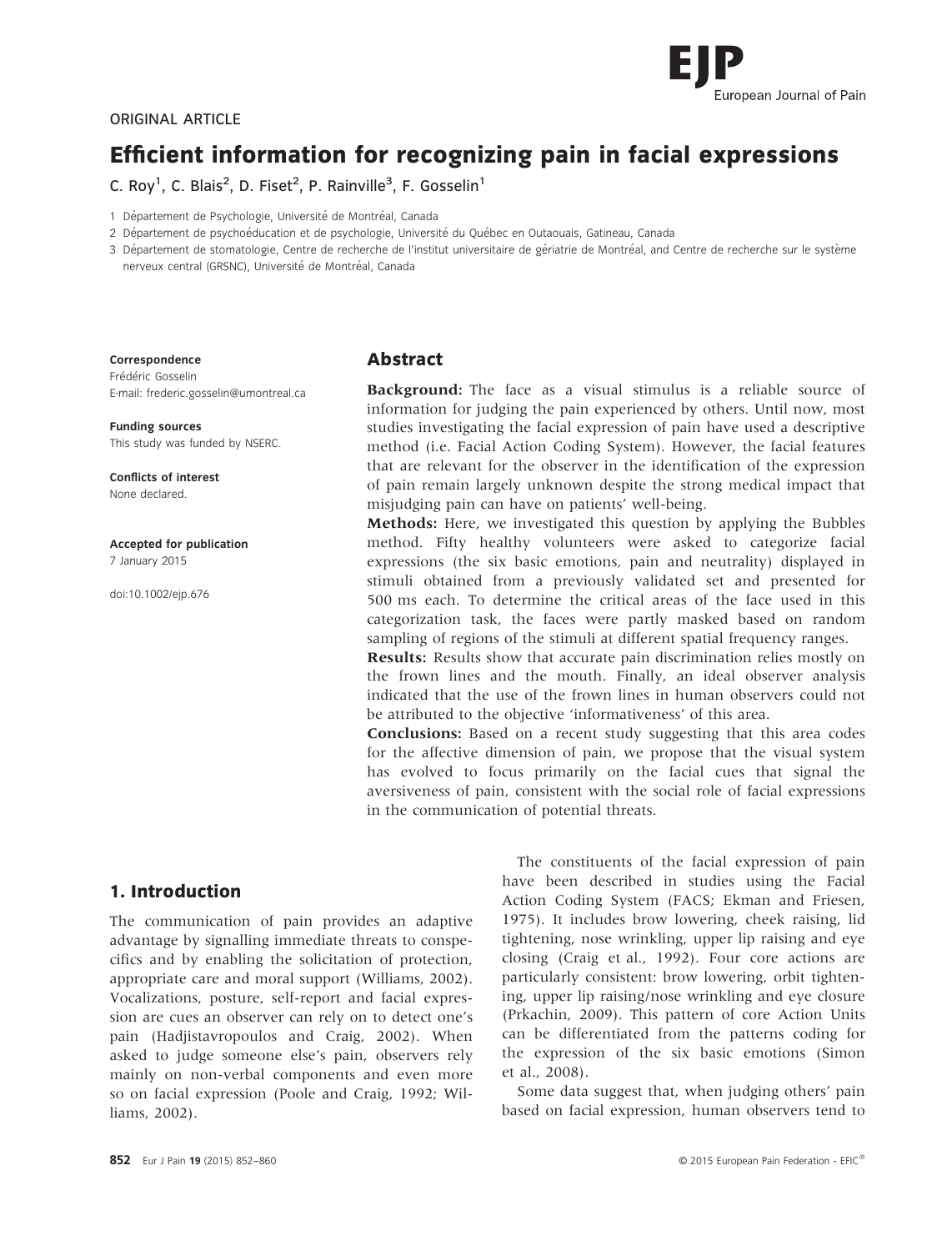## What's already known about this topic?

• Specific groups of facial muscles are involved in the facial expression of pain.

### What does this study add?

- This study investigates what visual information is efficiently used by the human visual system to recognize pain.
- Accurate pain discrimination relies mostly on the frown lines and the mouth.
- This visual strategy cannot be explained only by the amount of information available in these facial areas.

underestimate the intensity of the sufferer's pain when compared with their own reports; practitioners should thus be more sensitive to this bias, since it seems to result in elevated risks of under-treatment (Prkachin et al., 2007; see however Kappesser and Williams, 2010). Moreover, observers are found to be less accurate at identifying pain than other negative emotions and sometimes mistake pain for disgust, fear and anger (Kappesser and Williams, 2002). Despite the aforementioned findings and the established importance of facial expressions in estimating pain in others, little is known about the visual processes implicated in recognizing pain. Descriptive methods (e.g. FACS) allow researchers to pinpoint the facial components that are involved in the recognition of the expression of pain (Simon et al., 2008). However, they involve making indirect inferences about the information effectively used by the decoder to detect emotions.

Classification image techniques such as the Bubbles technique (Gosselin and Schyns, 2001) have proven to be valid and powerful research tools (e.g. Adolphs et al., 2005, 2008; Dotsch et al., 2008; Lee et al., 2011; Nielsen et al., 2006) to reveal which parts of a visual stimulus are responsible for the performance of observers in a specific categorization task. The underlying logic of these techniques is the following. If specific visual information is important for the task at hand, depriving the observer of this information (using additive noise or a mask) will strongly impair his or her performance. In contrast, depriving the observer of non-diagnostic information will not substantially alter performance. Here, observers were asked to identify the emotions expressed by professional actors from small random samples of their face. After performing thousands of trials, we correlated categorization accuracy with the available visual information (pixels that were revealed or not) allowing a direct empirical examination of the diagnostic features used by human observers in pain categorization.

# 2. Method

# 2.1 Participants

Fifty participants (17 men) took part in the experiment. All had normal or corrected to normal vision and were paid for their participation. All participants provided informed consent and received monetary compensation for their participation. The local ethics committee approved all procedures.

# 2.2 Material and stimuli

The stimuli were presented on a calibrated high-resolution CRT monitor with a refresh rate of 60 Hz. Experimental programs were written using functions from the Psychophysics Toolbox (Brainard, 1997; Pelli, 1997) for Matlab (version 7.5; Mathworks, Inc., Natick, MA, USA). Viewing distance was such that stimuli spanned  $5.72^{\circ} \times 5.72^{\circ}$  (256  $\times$  256 pixels).

The stimuli were created from a validated database (Roy et al., 2007; Simon et al., 2008) composed of photos of 10 actors successively expressing one of seven emotions (i.e. the six basic emotions and pain) at a comparable strong intensity level or displaying a neutral expression. The six basic emotions and the neutral expression were included in the experiment so that the results would represent the information needed to differentiate pain from other emotions. These 80 grey-scaled base photos had normalized global orientation and lighting. They were also spatially aligned so that the eyes and the nose of all faces were as much as possible at the same position without distorting the faces. A grey mask with an elliptic hole was applied to each face to hide the hair and the background.

On each trial, a 'bubblized' stimulus was created as follows (see Fig. 1 for an illustration of the creation of a stimulus at a given trial). First, each image was decomposed into five spatial frequency bands of one octave each (128–64, 64–32, 32–16, 16–8 and 8–4 cycles/image or 42–85, 21–42, 11–21, 5–11, 3–5 cycles/face width; the remaining bandwidth was used as constant background) using the Laplacian pyramid (Burt and Adelson, 1983). The rationale for sampling the stimulus in different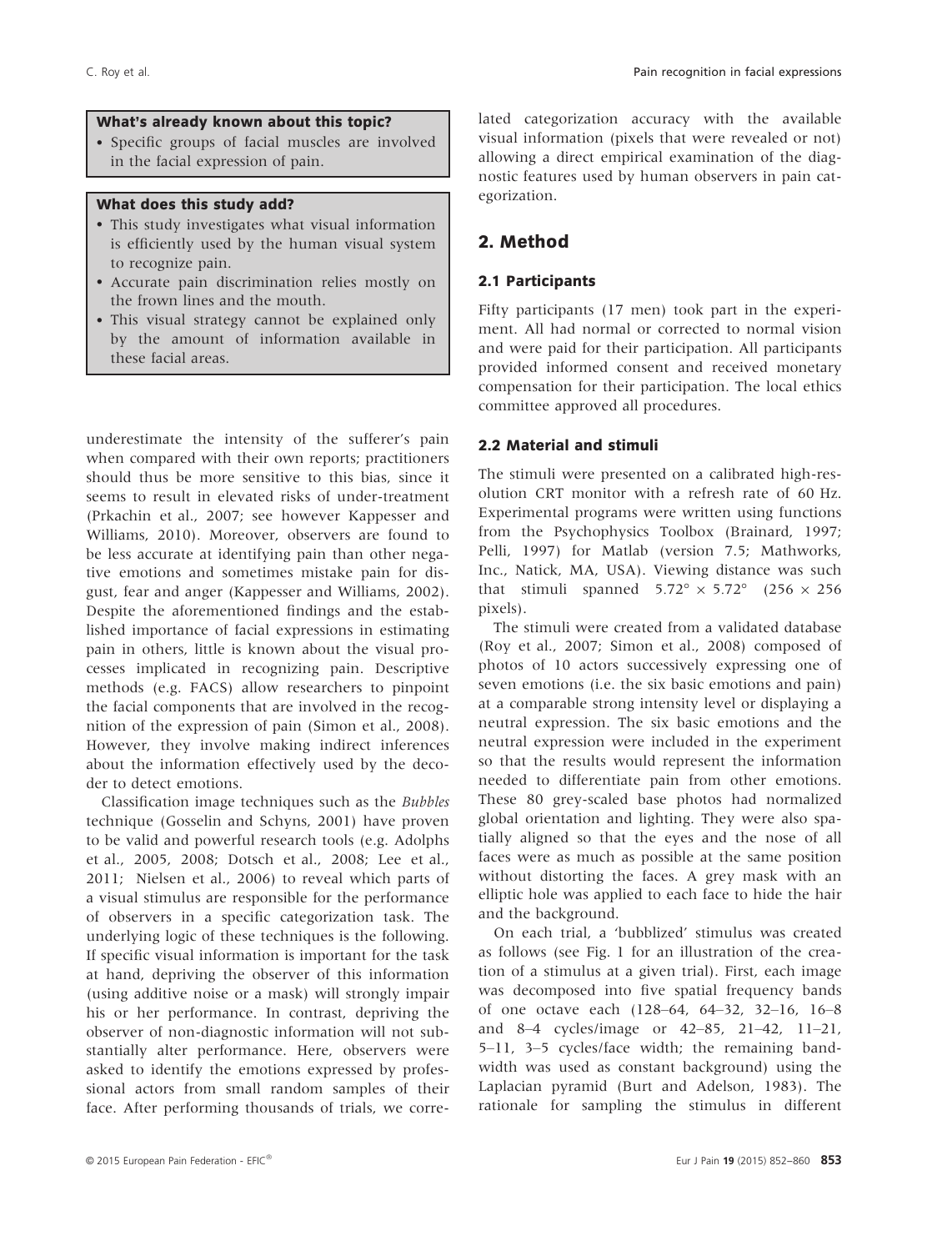

Figure 1 Stimuli creation. The original stimulus is decomposed in five spatial frequency bands (first row). Randomly positioned gaussian apertures are created for each band (second row). The size and number of apertures are adjusted for each band. The first two rows are then multiplied pixel-by-pixel (third row). The five resulting stimuli are then fused to create the final stimulus.

frequency bands is based on a dominant theory in vision. This theory proposes that the human visual system analyses the complex luminance variations that make up a visual stimulation using discrete channels, each tuned to a specific spatial scale (De Valois et al., 1974). The face information at the five scales was then sampled using an opaque mask punctured by randomly located Gaussian holes (henceforth called 'bubbles') to avoid introducing any spatial frequency artefacts. The size of the bubbles was adjusted according to frequency band so that each bubble revealed 1.5 cycles of spatial information (Fig. 1, second row). Because the size of the bubbles increased as the spatial scale became coarser, the number of bubbles differed across scales to keep the size of the sampled area constant across frequency bands. Note that the varying size of the bubbles across spatial frequency bands allowed sampling of features of various sizes ranging from very small (e.g. an eye wrinkle in high spatial frequencies) to very large (e.g. the whole face in low spatial frequencies). Finally, the information revealed by the bubbles was fused across the five frequency bands to produce an experimental stimulus (Fig. 1, third row). This resulted in a stimulus in which different facial features were revealed in different spatial frequency bands, the combinations of which

varied across trials. These stimuli were then presented to the participants, and their categorization accuracy was recorded to verify which facial features in which spatial frequency band was correlated with accuracy. The combinations of features and spatial frequency bands that were correlated with accuracy indicated the information used by the participant to discriminate pain facial expressions from other emotions. For more details about the method see Gosselin and Schyns (2001, Experiment 2).

### 2.3 Procedure

Each trial began with a fixation cross displayed on the centre of the screen for 500 ms. A bubblized stimulus was then presented for 500 ms on the centre of the screen. The chosen stimulus duration is enough to achieve high levels of accuracy in a facial expression categorization task (Calvo and Lundqvist, 2008). Each participant completed a total of 4000 trials (25 blocks of 160 trials). Subjects were asked to identify the perceived emotion by pressing the corresponding key on the computer keyboard. No response time limit was imposed and no feedback was provided. The next trial occurred 500 ms after the participant's response.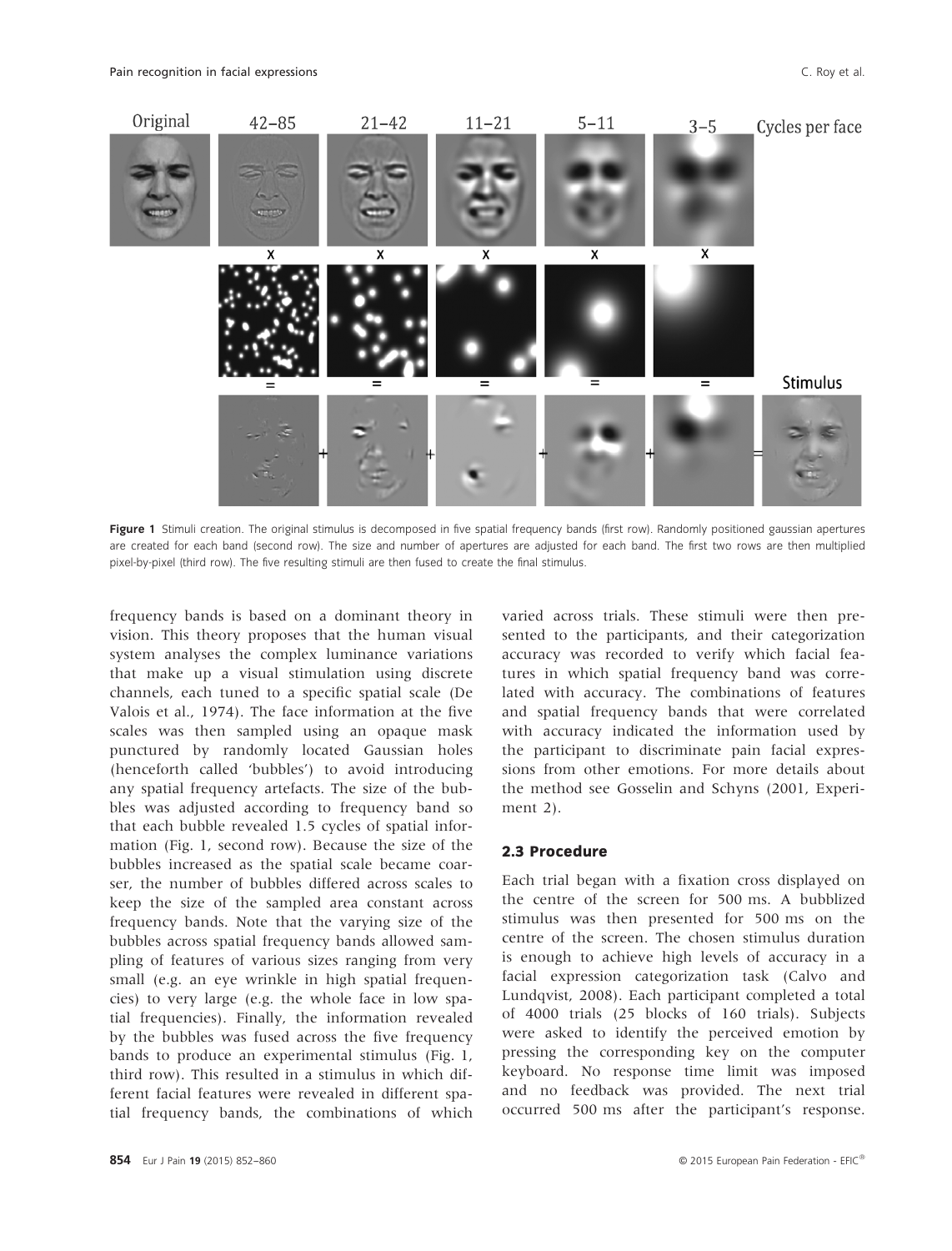Mean accuracy was maintained at 56.25% correct across all emotions (half-way between chance – 12.5% correct – and perfect recognition – 100% correct) by adjusting the number of bubbles (i.e. the amount of visual information revealed) on a trial-by-trial basis using an adaptive procedure (QUEST; Watson and Pelli, 1983).

# 2.4 Data analysis

We first calculated the unbiased hit rates (see Wagner, 1993) for each emotion, and submitted them to a repeated measure ANOVA with the eight expressions as the within-subject factor. We also calculated the hit and false alarm rates separately. A repeated measure ANOVA was performed on the hit rates with the eight expressions as the within-subject factor. Two chi-square tests were performed on the pain false alarm rates (e.g. respond it's 'pain' when, in fact, the face expresses disgust) and the pain omission rates (e.g. respond 'disgust' when, in fact, the face expresses pain) to evaluate if errors were evenly distributed. These analyses were performed with SPSS 16.0 (SPSS Inc, Chicago, IL, USA).

To pinpoint the visual information used by human observers to discriminate pain from other facial expressions, we computed a 'classification image' for each participant, each expression and each spatial frequency band. A classification image is obtained by calculating a weighted sum of all the bubbles masks presented to the participant, using the accuracy of the participant transformed into z-score values as weights. This procedure amounts essentially to a multiple linear regression on the bubbles masks and on the accuracy. The result of this analysis indicates which facial areas in each spatial frequency band are positively correlated with accurate pain recognition. The classification images were transformed into z-scores using the uninformative area around the face stimulus as a reference noise distribution. A group classification image was then computed for each emotion by summing the individual classification images and by dividing the sum by the square root of 50, i.e. the number of participants. Finally, the Pixel test (Chauvin et al., 2005) was applied to the group classification images to determine the critical zscore value for statistical significance ( $p < 0.05$  family-wise, one-tailed). The statistical threshold provided by this test corrects for multiple comparisons while taking the spatial correlation inherent to structured images into account.

# 3. Results

# 3.1 Identification accuracy

On average, 149.2 bubbles  $(SD = 127.2)$  were necessary to maintain accuracy at 56.25%. Average accuracy across all participants was 61.7%, indicating that the algorithm used to adjust performance worked reasonably well. Table 1 displays the hit rates, unbiased hit rates, and proportion of confusion error for each pair of emotions. To summarize, happy expressions were correctly identified on 85.7% of the trials  $(\pm 9.1\%)$ , followed by surprise  $(69.7 \pm 11.5\%)$ , sadness  $(64.1 \pm 11.2\%)$ , anger<br> $(61.5 \pm 11.1\%)$ , fear  $(58.7 \pm 12.6\%)$ , neutral  $(58.7 \pm 12.6\%)$ , neutral  $(57.1 \pm 10.4\%)$ , pain  $(49.4 \pm 14.0\%)$  and disgust  $(47.4 \pm 12.3\%)$ . There was a significant effect of emotion on the hit rates  $[F(7, 57) = 54.37]$ ,  $p < 0.001$ ]. This was also true for the unbiased hit rates  $[F(7, 57) = 136.19, p < 0.001]$  *Post hoc* analysis using Tukey's HSD criterion indicated that the pain hit rate was significantly lower ( $p < 0.05$ ) than that of all other emotions, except for disgust which did not differ significantly from pain. The same post hoc analysis on the unbiased hit rates indicated that pain recognition was significantly lower ( $p < 0.05$ ) than all other emotions, except for disgust and neutral expressions which did not significantly differ from pain. Therefore, in accordance with previous studies (Kappesser and Williams, 2002; Simon et al., 2008), pain exhibited one of the lowest correct recognition rates of all the emotions that we tested.

The confusability matrix (Table 1) shows the distribution of the participant's responses (hit and false alarm rates) for all eight emotions. A chi-square test of independence indicated that pain false alarm rates were not evenly distributed across other emotions  $(\chi^2(6, N = 50) = 2.91, p < 0.001)$ . More specifically, post hoc paired t-tests with Bonferroni correction for multiple comparisons revealed that sadness and disgust were perceived as pain significantly more often than the other emotions ( $p < 0.001$ ). Other than these two emotions, happiness was also frequently mistaken for pain more often than the other emotions ( $p < 0.001$ ). Inversely, surprise rarely led to pain perception ( $p \le 0.001$ ). An uneven distribution of errors was also observed for the pain omission rates  $(\chi^2(6, N = 50) = 3.05, p < 0.001)$ . Post hoc analysis with paired t-tests indicated that pain expressions were more often mistaken for disgust and for sadness than for any other emotion  $(p < 0.001)$ . Again, pain was less often confounded with surprise than with any other emotions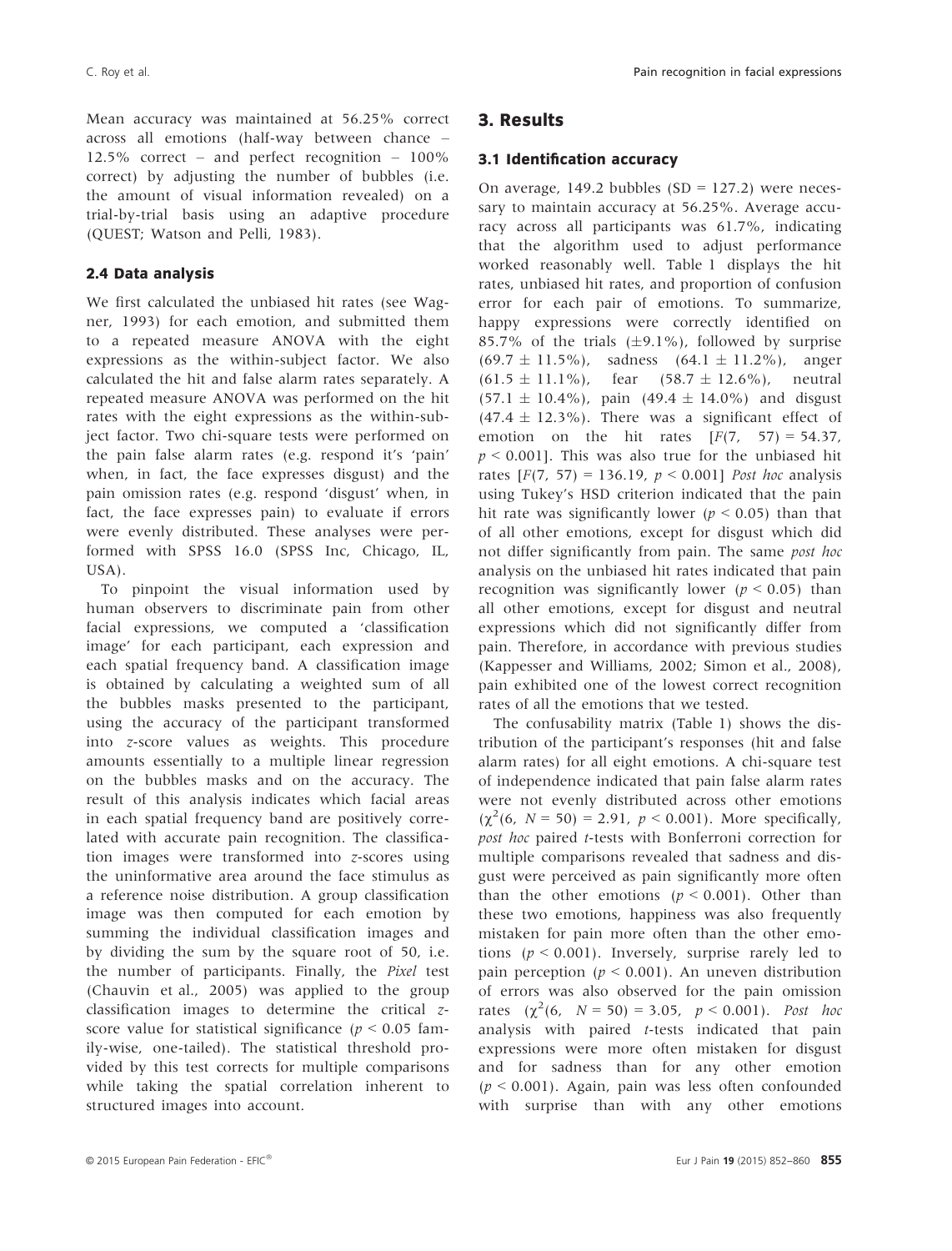|                        | Emotion presented |                            |                 |                 |                 |                 |                 |                 |
|------------------------|-------------------|----------------------------|-----------------|-----------------|-----------------|-----------------|-----------------|-----------------|
| Emotion perceived      | Pain              | Disgust                    | Fear            | Happy           | Neutral         | Anger           | Sadness         | Surprise        |
|                        |                   |                            |                 |                 |                 |                 |                 |                 |
| Pain                   | 0.4943 (0.297)    | 0.0947                     | 0.0365          | 0.1502          | 0.0217          | 0.0408          | 0.1533          | 0.0085          |
| Disgust                | 0.1581            | .2987)<br>s<br>0.4744      | 0.0273          | 0.0273          | 0.0451          | 0.1491          | 0.1119          | 0.0068          |
| Fear                   | 0.0326            | 0.0324                     | 0.5865 (0.3755) | 0.0183          | 0.0301          | 0.0427          | 0.0606          | 0.1968          |
| Happy                  | 0.0259            | 0.0103                     | 0.0130          | 0.8573 (0.6087) | 0.0595          | 0.0074          | 0.0184          | 0.0082          |
| Neutral                | 0.0293            | 0.0365                     | 0.0346          | 0.0759          | 0.5707 (0.3003) | 0.0283          | 0.1496          | 0.0751          |
| Anger                  | 0.0348            | 0.0314                     | 0.0314          | 0.0418          | 0.1387          | 0.6153 (0.4104) | 0.0256          | 0.0153          |
| Sadness                | 0.0773            | 0.0186                     | 0.0186          | 0.0225          | 0.1907          | 0.0184          | 0.6411 (0.3552) | 0.0110          |
| Surprise               | 0.0077            | 0.1735                     | 0.1735          | 0.0156          | 0.0622          | 0.0136          | 0.0208          | 0.6972 (0.4798) |
| $\widehat{\mathbf{e}}$ |                   |                            |                 |                 |                 |                 |                 |                 |
| Pain                   | 0.6607 (0.4509)   | 0.0557                     | 0.0373          | 0.0601          | 0.0460          | 0.0581          | 0.0529          | 0.0293          |
| Disgust                | 0.0434            | (0.52, 4.4)<br>s<br>0.6705 | 0.0329          | 0.0509          | 0.0507          | 0.0668          | 0.0441          | 0.0407          |
| Fear                   | 0.0339            | 0.0386                     | 0.6699 (0.4522) | 0.0422          | 0.0498          | 0.0467          | 0.0498          | 0.0690          |
| Happy                  | 0.0604            | 0.0628                     | 0.0371          | 0.6226 (0.3900) | 0.0668          | 0.0559          | 0.0558          | 0.0387          |
| Neutral                | 0.0455            | 0.0646                     | 0.0527          | 0.0669          | 0.5335 (0.2948) | 0.0740          | 0.0971          | 0.0658          |
| Anger                  | 0.0489            | 0.0787                     | 0.0455          | 0.0595          | 0.0683          | 0.5839 (0.3413) | 0.0624          | 0.0527          |
| Sadness                | 0.0544            | 0.0488                     | 0.0519          | 0.0598          | 0.0973          | 0.0649          | 0.5702 (0.3326) | 0.0527          |
| Surprise               | 0.0209            | 0.0435                     | 0.0650          | 0.0320          | 0.0531          | 0.0487          | 0.0451          | 0.6916 (0.4597) |

 $(p < 0.001)$ . This pattern of hit and false alarm rates is similar to those previously reported in studies that did not alter the appearance of the facial expressions (Kappesser and Williams, 2002; Smith et al., 2005; Roy et al., 2007; Simon et al., 2008).

### 3.2 Efficient information for pain identification

The red blobs in Fig. 2A are the areas of the face that were significantly correlated with the accurate discrimination of pain from other facial emotions. To summarize, participants efficiently used the information around the frown lines region at scales from 11 to 85 cycles per face width, the corners of the mouth at scales from 21 to 42 cycles per face width and the entire mouth at 11–21 cycles per face width. No information was used effectively by human observers in spatial frequency bands lower than 11 cycles per face width.

These Bubbles results explain at least qualitatively the pain false alarm rates in the emotion confusion matrix. We can think of the filters that are derived using Bubbles as lenses that the brain uses to look at stimuli. Any facial emotion that looks like pain through those pain filters, i.e. which reveal the frown lines and the corners of the mouth, should lead to pain false alarms. The frown lines of sad faces are remarkably like those of pain faces. The corners of the mouth of happy faces are almost identical to those of pain faces. Both the corners of the mouth and the frown lines of disgust faces resemble those of pain faces. Inversely, any facial emotion that does not look like pain through the pain filters should rarely lead to pain false alarms. Neither the corners of the mouth nor the frown lines of surprise faces resemble those of pain faces.

### 3.3 Ideal observer

The results obtained with the Bubbles method give information about the visual strategy used by the participants. This strategy may stem from the mental representations of pain the participants have encoded in memory, from the available information in the stimulus or both (Gosselin and Schyns, 2002). Mental representations are not necessarily a perfect copy of the visual world, and may imply, to some extent, an interpretation of the world in which more emphasis is put on some visual information and less on other. It is possible to verify how close the participants' strategy was to one in which they would only rely on the available information by conducting an ideal observer analysis. Because the mental representations given to the ideal observer are a perfect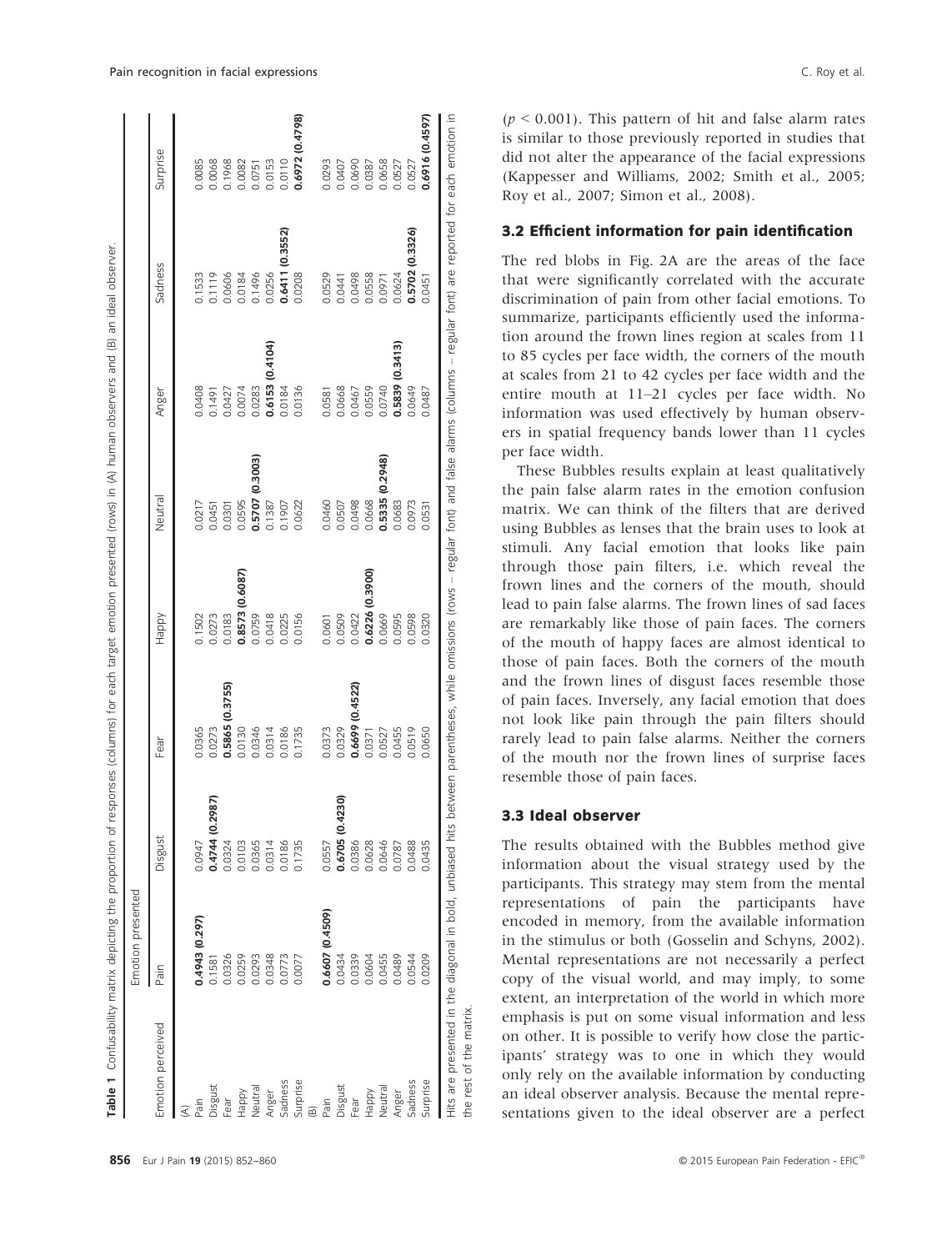

Figure 2 Classification images of the pain expression for the human observers (A) and the ideal observer (B). On the leftward image, the facial areas that were significantly correlated with the correct identification of pain in each spatial frequency band were combined to create the 'optimal' stimulus. The second image on the left up until the rightward image show, in red, the regions significantly correlated with accurate recognition in their corresponding spatial frequency band (indicated in cycle per face).

copy of the visual stimulation, its strategy only reflects the available information in the stimuli. Thus, to uncover the information that was available to our human observers to discriminate the expression of pain from the expression of other emotions, we submitted an ideal observer to the same Bubbles experiment as our human observers (e.g. Gosselin and Schyns, 2001). The ideal observer performed the same number of trials per emotion as human participants, and the number of bubbles was set to the average number of bubbles used by the human participants. An adjustable quantity of white Gaussian noise was added to the faces prior to sampling them with Gaussian apertures, to equate human and model performance (i.e. 56.25%). On each trial, the model determined the Pearson's correlation between the sparse input (i.e. the noisy face revealed by bubbles) and each of the 80 base photos as revealed by the same bubble mask. The categorization response was the emotion of the face with the highest correlation with the stimulus. In other words, the ideal observer categorization answer ('pain', 'anger', etc.) corresponded to the emotion expressed by the face in the whole databank that was the most visually similar to the stimulus in the trial when 'viewing' only parts of the expression revealed by the bubbles on this particular trial.

The confusability matrix of the ideal observer is presented in Table 1b. Interestingly, pain has one of the highest hit rates for the ideal observer, whereas it has one of the lowest for human observers. Furthermore, the false alarm and omission rates of the ideal observer are homogenous across emotions

(respectively  $\chi^2(6, N = 1) = 1.60$ ,  $p = 0.95$  and  $\chi^2(6, N = 1)$  $N = 1$ ) = 2.67,  $p = 0.85$ ) unlike for human observers.

Next, to reveal directly the information available to discriminate the expression of pain from the expression of other emotions, we computed the classification images of the ideal observer using the same procedure as described in section 2.4. Fig. 2B shows the result of this analysis. Again, red blobs correspond to regions that attained statistical significance. To summarize, the ideal observer used most effectively the information contained in the eye region at high spatial frequencies (scales from 21 to 85 cycles per face width), in parts of the lips at mid-to-high spatial frequencies (scales from 21 to 42 cycles per face width), in the mouth region at lower frequencies (scales from 3 to 21 cycles per face width) and in the nose region at very low spatial frequencies (scales of 3–5 cycles per face width). The differences between the classification images of the human observers and that of the ideal observer imply that human observers are not entirely signal driven, and that they are in part influenced by the mental representation of pain they encoded in memory.

# 4. Discussion

# 4.1 Main results and interpretation

The main goal of the present study was to identify the visual information used effectively by healthy human observers to discriminate the facial expression of pain from the facial expression of other emo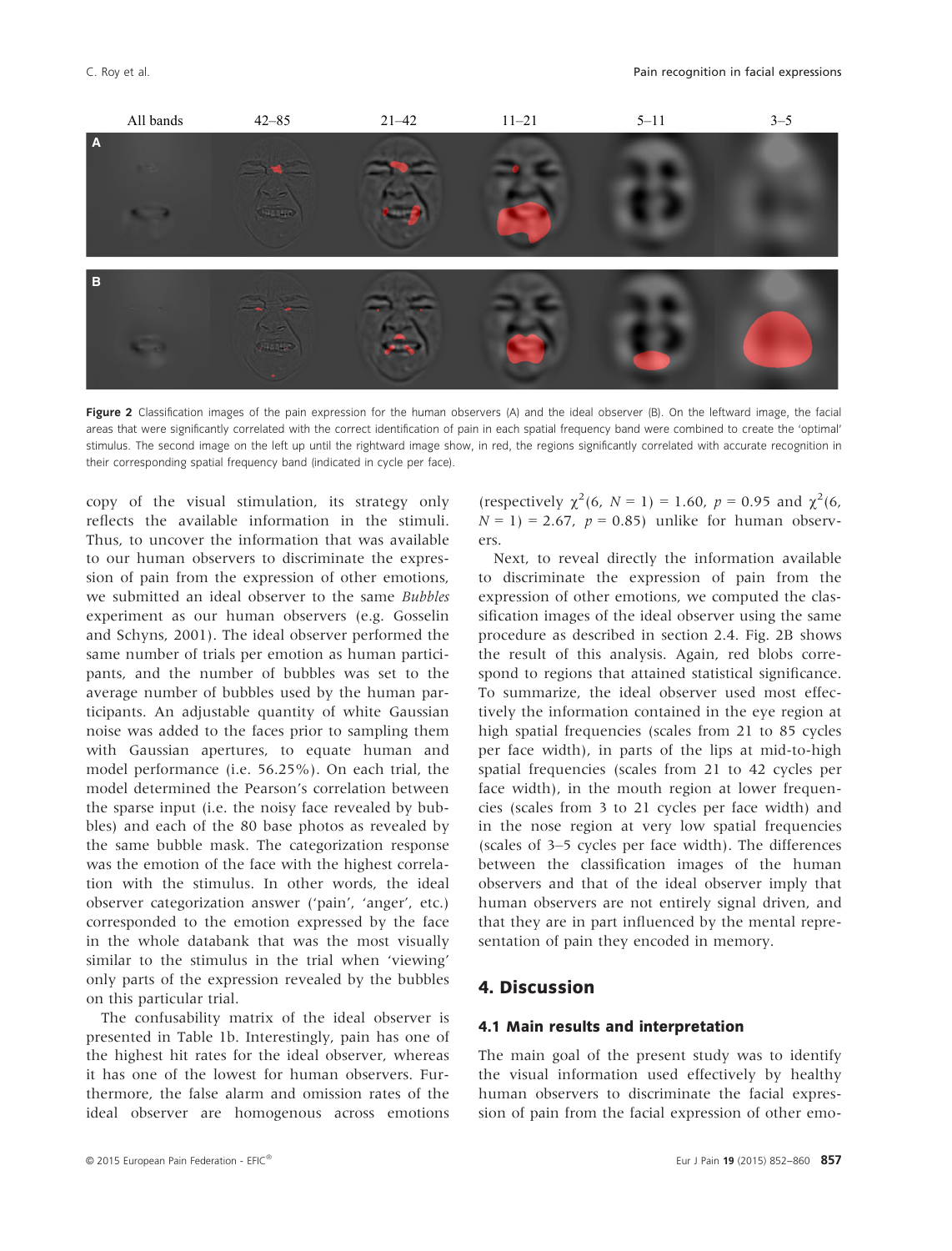tions. To achieve this aim, we used the Bubbles method, which asked observers to discriminate facial emotions from randomly sampled regions of a face. We found that accurate pain discrimination relied mostly on the frown lines region (between 11 and 85 cycles per face width), on the corners of the mouth (between 21 and 42 cycles per face width) and on the entire mouth (between 11 and 21 cycles per face width). No information was used effectively in spatial frequency bands lower than 11 cycles per face width. So, among the facial action units identified in the literature as being present in the expression of pain (nose wrinkling, upper lip raising, brow lowering, cheek raising, lid tightening and eye closing; Prkachin and Craig, 1995), human observers seem to rely only on two: the wrinkles between the eyes and the mouth.

Do human observers use these facial cues because they contain more information for the task at hand than any other facial cue? A rigorous way to characterize the information available to discriminate the expression of pain from the expression of other emotions is to perform an 'ideal observer' analysis. The most informative facial cues for the task are the eyes (from 21 to 85 cycles per face width), parts of the lips (from 21 to 42 cycles per face width), the mouth (from 3 to 21 cycles per face width) and the nose (from 3 to 5 cycles per face width). Thus, both the human observers and the ideal observer use the mouth area, although only the ideal observer uses the mouth area in very low spatial frequencies.

The higher sensitivity of the human visual system to middle spatial frequencies (De Valois et al., 1974) might explain why the human observers did not use the mouth in the lower spatial frequencies. However, the most intriguing finding is the use of frown lines by human observers in the three highest spatial scales despite this facial cue not being used at all by the ideal observer. One potential explanation comes from a study by Kunz et al. (2012). These researchers proposed that the facial expression of pain might encode both the sensory and the affective dimensions of pain. The sensory dimension of pain refers to the quality, intensity and spatio-temporal characteristics of the sensation, whereas its affective dimension refers to the negative valence and aversiveness inherent to the painful sensation (Melzack and Eisenberg, 1968). On the one hand, Kunz and colleagues showed that increasing the affective component of the sufferer's pain experience through suggestions specifically enhances the activation of the levator labii superioris muscle (responsible for lip raising) and of the corrugator muscle (responsible for the contraction of the eyebrows) in the pain facial expression. On the other hand, they showed that increasing the sensorial aspect of the participants' experience specifically enhances the activation of the orbicularis oculi muscle (responsible for the contraction of the muscles surrounding the eyes). In the light of these results, the use of the frown lines by our participants could possibly mean that human observers are tuned to the sufferer's emotional nociceptive experience more than their sensorial experience. This effect contrasts with the pattern observed in the ideal observer where the inferior part of orbicularis did contribute to optimal performance (see Fig. 2). This implies that the sensorial cue of the pain expression was discriminant in our task, but not used by the human observer; and that the affective cue of the expression pain was not discriminant, but was used by human observers. In other words, our results may indicate that more emphasis was put on the affective than on the sensorial visual cue in the participants' mental representations of pain, thus leading them to use more the former than the latter while they attempt to discriminate pain from other expressions. Obviously, this suggestion is speculative and needs some direct empirical support.

The utilization of the mouth area by both the ideal observer and the human observers may appear incongruent with the finding that the appearance of the mouth area is unreliably linked to pain (Prkachin and Solomon, 2009). In the present study, the expressions from a limited set of 10 actors were used, and the finding that the mouth was used by the ideal observer indicates that this area was very informative to discriminate pain from the other emotions expressed by these actors. It is possible that the set of stimuli did not perfectly reflect the individual variations of pain expressions, and that the reliance on the mouth area would have been lower using a set of stimuli comprising more individuals. However, a recent study suggests that modifications in the appearance of the mouth area (e.g. lip raising and mouth opening) during pain expression are quite frequent, and are in fact present in the first two clusters out of four when a cluster analysis is performed on the pain facial expressions across a large sample of individuals (Kunz and Lautenbacher, 2014).

## 4.2. Methodological implications

The present study proposed an alternative tool to descriptive methods to investigate the visual properties of the facial expression of pain. Description of the facial movements activated in another person's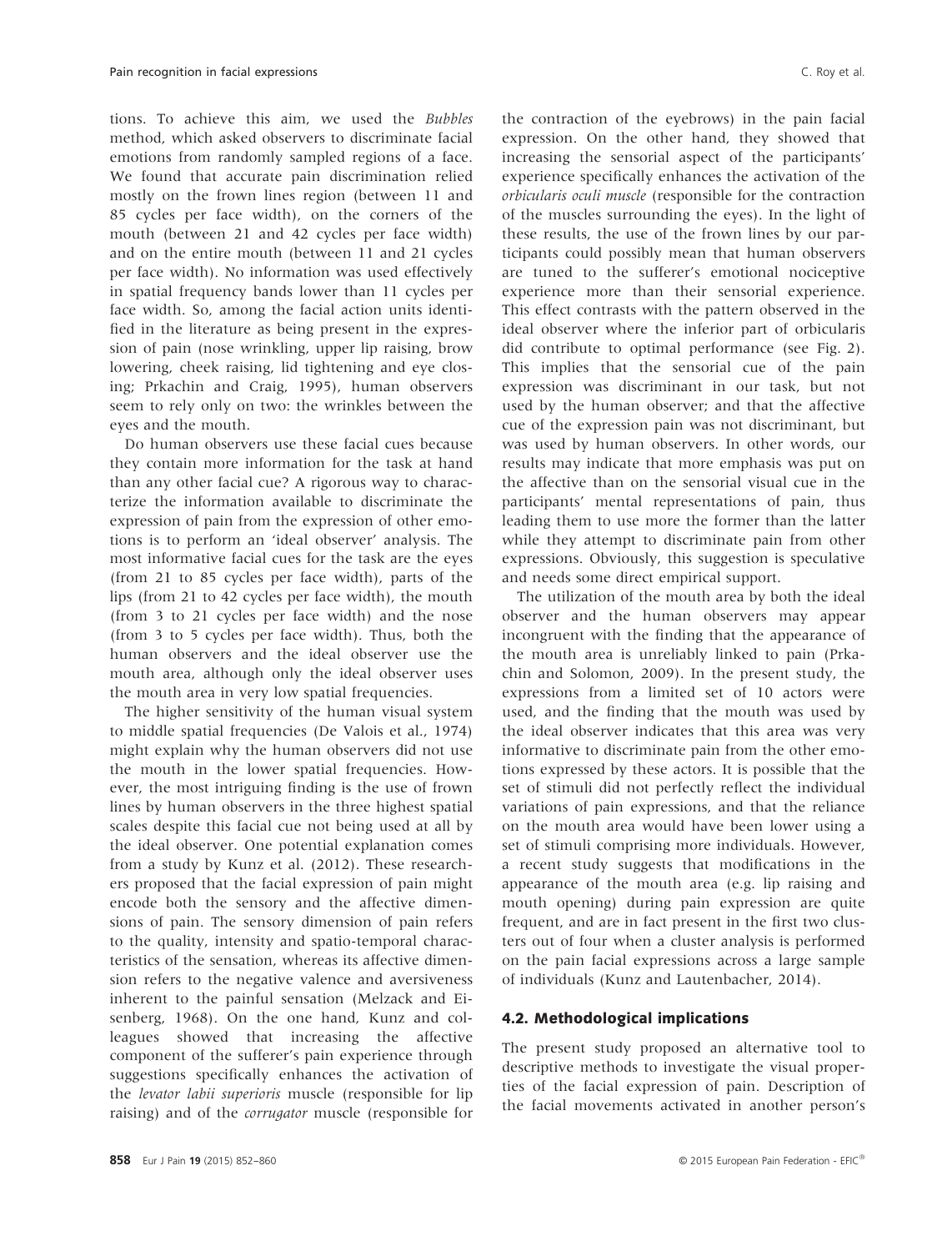face relies on indirect assumptions and is therefore imprecise when it comes to understanding the observer's visual information processing. Notably, such techniques do not take into account the mental representation of observers and their impact on visual processing. In previous studies, the 'Bubbles' technique allowed significant findings in clinical populations about emotional facial expressions processing (e.g. Adolphs et al., 2008; Lee et al., 2011). More interestingly, literature has shown that identifying visual cues allowing correct emotion recognition in normal population can help normalize patient performances. For example, Adolphs et al. (2005) have described the case of S.M, a patient with bilateral amygdala damage who could not recognize fear in others' face. She was found to use an atypical visual strategy to extract information in facial expressions when compared to peers; she did not spontaneously look at the eyes when asked to categorize facial expressions, although they are critical for identifying fear. Explicitly suggesting to S.M to look at this region when looking at someone's face normalized her performance. Such evidences suggest that investigating visual processing of the facial expression of pain with methods that directly assess information extraction is critical for a complete understanding of correct and incorrect pain identification and judgment.

### 4.3 Limitations and further perspectives

The stimuli used here have been taken from a databank of professional actors expressing strong pain. Further validation of the present results with spontaneous facial expression of pain varying in their intensity is required. In fact, as a first step to understand the visual processes underlying pain recognition, we chose to use professionally simulated emotions to control the identity of the expressers (the same person expressing all emotions), the emotion intensity (difficult to control in natural settings), purity of emotions (the less mixture possible) and visual properties (luminance, head position, etc.). Of course, this methodological choice limits the generalization of the results. Knowing that the intensity of some facial actions differ in spontaneous and simulated expressions (Littlewort et al., 2009), one could argue that the visual information identified here would have been different with spontaneous pain expressions. This certainly needs further investigation. Similarly, although many studies in the face perception field using the Bubbles method have led to results congruent with studies using a different methodology, it remains possible that the method interacted with the normal visual strategy used to recognize an expression of pain.

Moreover, validating the cues identified here in other types of categorization tasks (e.g. judging the intensity of the pain) would be helpful in determining to what extent the results could be applied to clinical contexts. Knowing that static and dynamic facial expression differ in their treatment (Haxby et al., 2000; Adolphs et al., 2003; Kilts et al., 2003; LaBar et al., 2003), that the rhythm of the expression deployment is of central importance in the recognition process (Kamachi et al., 2001) and that temporal information of pain expression can help discriminate real from faked pain (Hill and Craig, 2002), further studies should use dynamic stimuli.

Finally, one should also consider that the acknowledgement of others' pain is a far more complex phenomenon than the identification of the facial expression and rely on complex considerations about personal and contextual factors in both the sufferer and the observer. Further studies should aim to consider this process in a broader psychosocial context.

#### Author contributions

All authors were implicated from the inception of the study to the redaction of the manuscript. They all discussed the results and commented on the manuscript.

#### References

- Adolphs, R., Tranel, D., Damasio, A.R. (2003). Dissociable neural systems for recognizing emotions. Brain Cogn 52, 61–69.
- Adolphs, R., Gosselin, F., Buchanan, T.W., Tranel, D., Schyns, P., Damasio, A.R. (2005). A mechanism for impaired fear recognition after amygdala damage. Nature 433, 68–72.
- Adolphs, R., Spezio, M.L., Parlier, M., Piven, J. (2008). Distinct faceprocessing strategies in parents of autistic children. Curr Biol 18, 1090–1093.
- Brainard, D.H. (1997). The psychophysics toolbox. Spat Vis 10, 433–436.
- Burt, P., Adelson, E. (1983). The Laplacian pyramid as a compactimage code. IEEE Trans Commun 31, 532–540.
- Calvo, M.G., Lundqvist, D. (2008). Facial expressions of emotion (KDEF): Identification under different display-duration conditions. Behav Res Methods 40, 109–115.
- Chauvin, A., Worsley, K.J., Schyns, P.G., Arguin, M., Gosselin, F. (2005). Accurate statistical tests for smooth classification images. J Vis 5, 659–667.
- Craig, K.D., Prkachin, K.M., Grunau, R.V.E.. (1992). The facial expression of pain. In Handbook of Pain Assessment, D. C. Turk & R. Melzack, eds. (New York, NY, USA: Guilford Press) pp. 257–276.
- De Valois, R.L., Morgan, H., Snodderly, D.M. (1974). Psychophysical studies of monkey vision. 3. Spatial luminance contrast sensitivity tests of macaque and human observers. Vision Res 14, 75–81.
- Dotsch, R., Wigboldus, D.H., Langner, O., van Knippenberg, A. (2008). Ethnic out-group faces are biased in the prejudiced mind. Psychol Sci 19, 978–980.